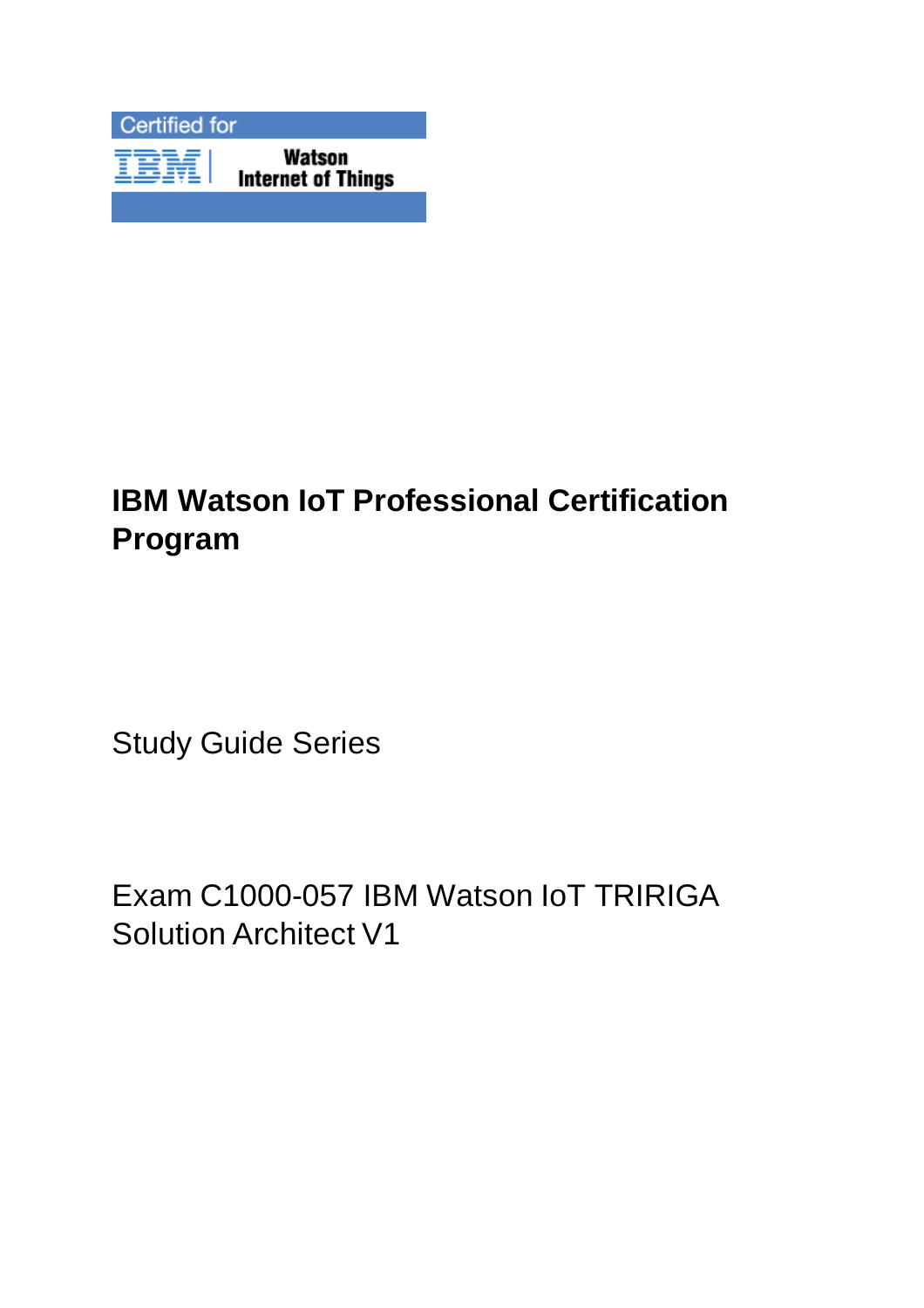# **Purpose of Exam Objectives**

When an exam is being developed, the Subject Matter Experts work together to define the role the certified individual will fill. They define all of the tasks and knowledge that an individual would need to have in order to successfully implement the product. This creates the foundation for the objectives and measurement criteria, which are the basis for the certification exam.

The Watson IOT Certification item writers used these objectives to develop the questions that they wrote, and which will appear on the exam.

It is recommended that you review these objectives. Do you know how to complete the task in the objective? Do you know why that task needs to be done? Do you know what will happen if you do it incorrectly? If you are not familiar with a task, then go through the objective and perform that task in your own environment. Read more information on the task. If there is an objective on a task there is about a 95% chance that you WILL see a question about it on the actual exam.

After you have reviewed the objectives and completed your own research, then take the assessment exam. While the assessment exam will not tell you which question you answered incorrectly, it will tell you how you did by section. This will give you a good indication as to whether you are ready to take the actual exam or if you need to further review the materials.

Note: This is the high-level list of objectives. As you review these objectives, you will see a more detailed level of how to perform the task.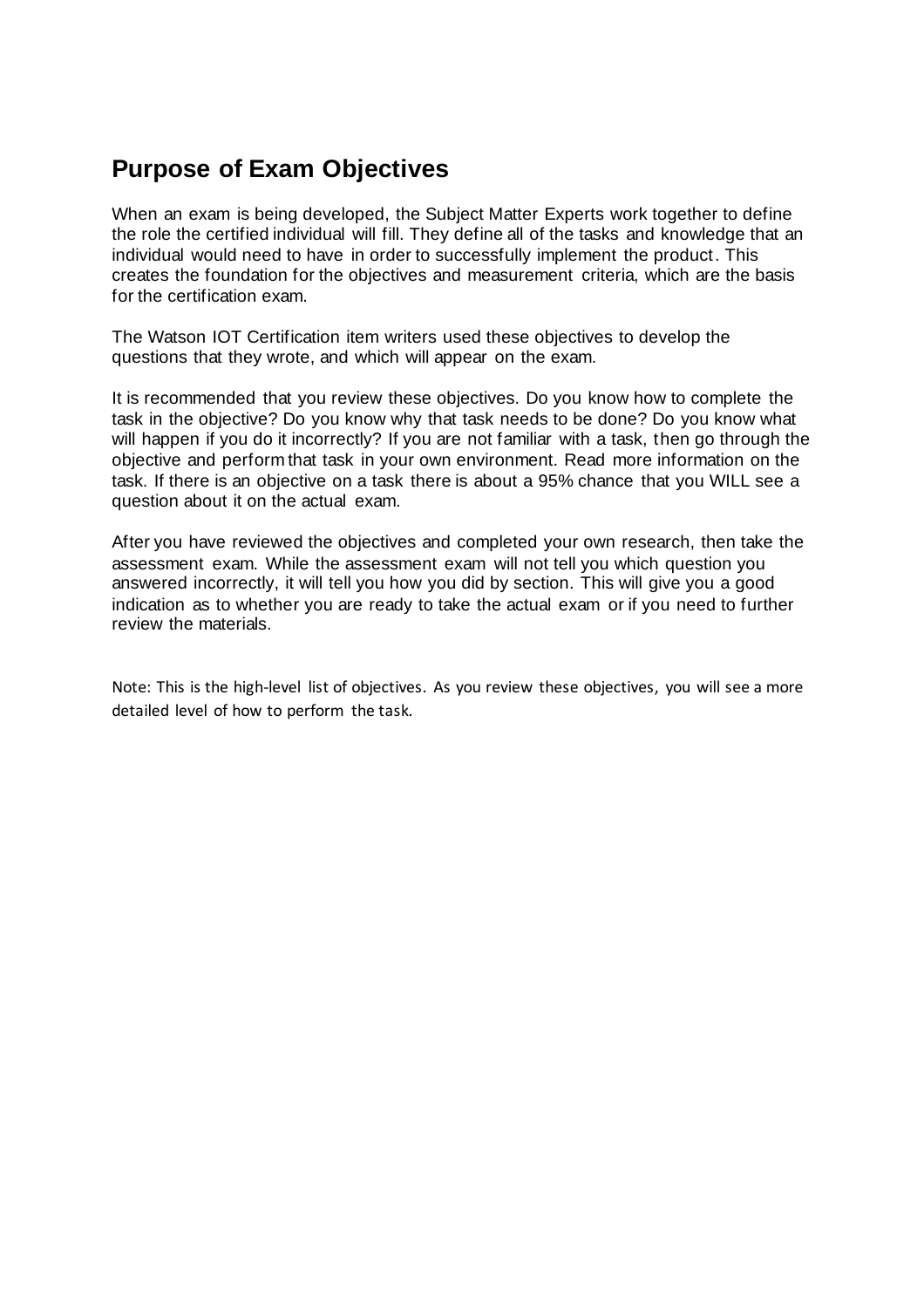#### **IBM Watson IoT TRIRIGA Solution Architect V1**

#### **SECTION 1 Real Estate and Portfolio Management**

#### **TASK**: 1.1

#### **TEST OBJECTIVE: Describe the TRIRIGA Transaction Management Capabilities**

#### **SUBTASK(S):**

- 1.1.1 Explain the benefits of using TRIRIGA Real Estate Portfolio Planning and Transaction Management
- 1.1.2 Describe the Real Estate Plan Types and explain how they may be used (Portfolio plan, Implantation plan and Transaction plan)
- 1.1.3 Describe the features of a Transaction Plan
- 1.1.4 Describe the ways in which Real Estate Transaction Plans may be initiated
- 1.1.5 Describe the Real Estate Project Types and how they may be used to support Transaction Plans
- 1.1.6 Describe the relationship between Real Estate Lease Projects and Lease Abstracts
- 1.1.7 Understand what the various templates are and how they may be used to replicate common details and tasks for consistent management of similar planning and transaction exercises.

#### **Reference:**

Planning Real Estate Transactions and Projects https://www.ibm.com/support/knowledgecenter/en/SSFCZ3\_10.6.0/com.ibm.tri.doc/ret\_overview/ t ctr plan re transactions.html

#### **TASK**: 1.2

#### **TEST OBJECTIVE: Describe the TRIRIGA Lease Administration Capabilities**

#### **SUBTASK(S):**

- 1.2.1 Describe the types of property contracts supported (i.e. Owned property agreements, Real Estate & Asset/Equipment leases, expense and income leases)
	- 1.2.1.1 Understand the critical lease data captured
	- 1.2.1.2 Understand primary lease associations
- 1.2.2 Describe the primary lease management process flows

1.2.2.1 Explain the Real Estate Lease Abstraction capabilities and their advantages

- 1.2.2.1.1 Understand the benefits of Templates (Lease & Clauses)
- 1.2.2.1.2. Understand the benefits of Wizards (Payment Schedules & Options)

1.2.2.2 Explain the advantages of the embedded process flow between lease administration and lease accounting

1.2.2.3 Describe the use of contact roles for efficient notifications and approvals

- 1.2.3 Describe the ongoing lease management processes available
	- 1.2.3.1 Understand how payments are processed
	- 1.2.3.2 Understand how index adjustments are managed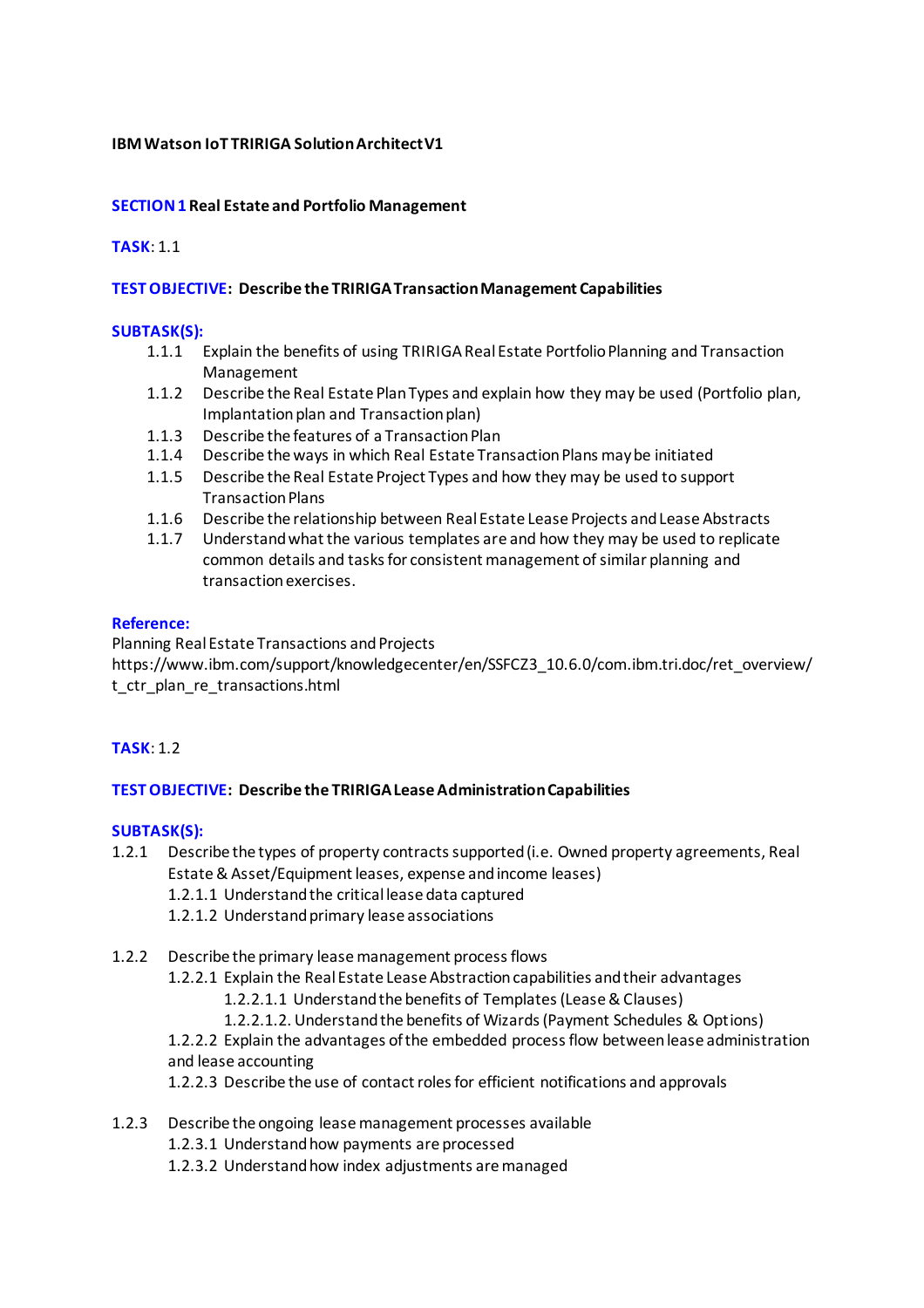1.2.3.3 Understand how percent rent and sales reporting are managed 1.2.3.4 Understand how Common Area Maintenance is set up and reconciliations are managed.

- 1.2.4 Understand how lease changes are managed
	- 1.2.4.1 Describe the lease amendment process and associated audit trail
	- 1.2.4.2 Understand Payment Adjustments and Instruction Changes

#### **Reference:**

Managing leased and owned property contracts https://www.ibm.com/support/knowledgecenter/en/SSFCZ3\_10.6.0/com.ibm.tri.doc/con\_overview /t\_ctr\_manage\_contracts.html

#### **TASK**: 1.3

#### **TEST OBJECTIVE: Describe the TRIRIGA Lease Accounting Capabilities**

#### **SUBTASK(S):**

1.3.1 Understand how TRIRIGA Lease Accounting has been designed to support customer efforts to comply with US GAAP and IFRS accounting standards

1.3.1.1 Understand which lease accounting standards are supported (e.g. ASC840, ASC842, IAS17, IFRS16)

1.3.1.2 Understand the primary lease accounting scenarios supported (e.g. tenant/expense, real estate and equipment, adoption/creation, modification/reassessment, termination, etc.)

1.3.1.3 Understand the primary lease accounting scenarios which require configuration (e.g. lessor/income, non-standard calendar, low value leases, classification change from Finance to Operating, etc.)

- 1.3.2 Describe the various elements required to set up Lease Accounting in TRIRIGA 1.3.2.1 Identify the Lease Accounting Application Settings and how they are used 1.3.2.1 Understand the set-up elements required for Journal Entry generation (e.g. Business Unit/Legal Entity, General Ledger Segments, General Ledger Codes, Journal Entry Set up records, etc.)
- 1.3.3 Understand the controls in place to support customer lease accounting processes 1.3.3.1 Describe the role separation and embedded process flow between lease administration and accounting 1.3.3.2 Describe the controls and audit capabilities in place to capture historical details as leases are created, reviewed, modified and terminated.
- 1.3.4 Describe the key lease inputs required for TRIRIGA Lease Accounting 1.3.4.1 Understand the lease data elements and their impact on Lease Accounting 1.3.4.2 Understand the lease accounting parameters and their impact on resulting Right of Use Asset and Liability calculations, Lease Classification determination and Operating or Finance schedules. 1.3.4.3 Describe how Local Reporting is supported in IBM TRIRIGA Lease Accounting
- 1.3.5 Describe how IBM TRIRIGA may be used as a Lease Accounting Subledger (e.g. event and periodic journal entries, period close, etc.)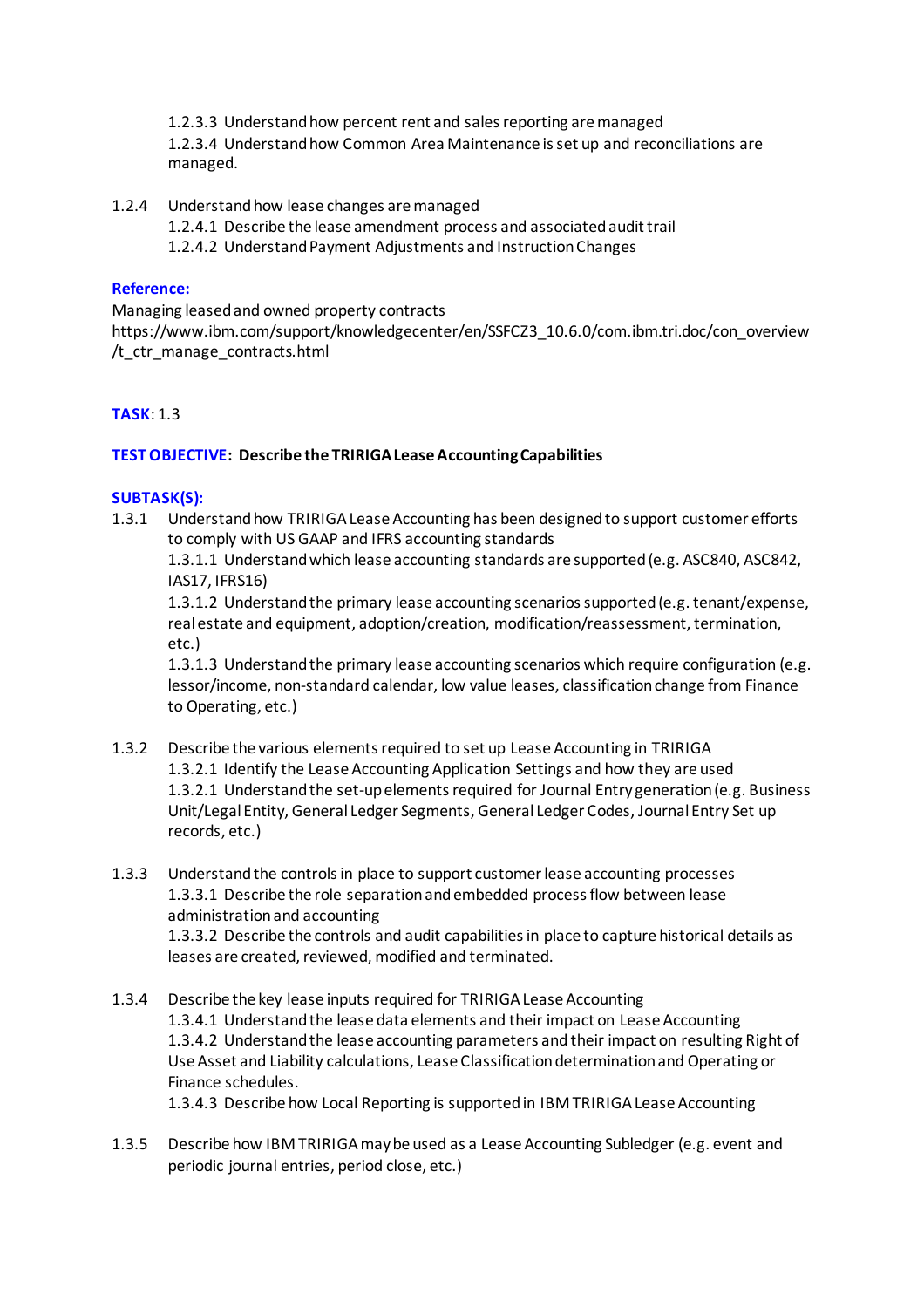- 1.3.6 Describe how IBM TRIRIGA provides support for a customer's Lease Accounting disclosure reporting activities.
- 1.3.7 Understand how IBM TRIRIGA supports Lease Modification (e.g. index adjustments, amendments, re-assessments) and Termination

#### **Reference:**

IBM TRIRIGA Lease Accounting wiki [https://www.ibm.com/developerworks/community/wikis/home?lang=en#!/wiki/IBM%20TRIRIGA1/](https://www.ibm.com/developerworks/community/wikis/home?lang=en#!/wiki/IBM%20TRIRIGA1/page/Lease%20Accounting) [page/Lease%20Accounting](https://www.ibm.com/developerworks/community/wikis/home?lang=en#!/wiki/IBM%20TRIRIGA1/page/Lease%20Accounting)

IBM TRIRIGA 10.5.3 Lease Accounting Implementation Guide https://www.ibm.com/developerworks/community/groups/service/html/communityview?communi tyUuid=9e3a5b9d-6a06-4796-a6c1-

5137b626e39c#fullpageWidgetId=W89a8af160e64\_4167\_a047\_b5bc553dcaf4&file=ce5b77e5-ac73- 4d8e-91c7-c6e11b6524e4

IBM TRIRIGA 10.5.3.1-10.6.0.1 Lease Accounting Release Notes.pdf

https://www.ibm.com/developerworks/community/groups/service/html/communityview?communi tyUuid=9e3a5b9d-6a06-4796-a6c1-

5137b626e39c#fullpageWidgetId=W89a8af160e64\_4167\_a047\_b5bc553dcaf4&file=184111c7-69e6- 4112-bff8-382fe7846ba1

#### **SECTION 2 Capital Project Management**

#### **TASK**: 2.1 **TEST OBJECTIVE: Understand Program & Funding Management**

#### **SUBTASK(S):**

- 2.1.1 Explain the importance of managing programs within an organization.
- 2.1.2Define how a program can be initiated.
- 2.1.3Describe the request process within program management.
- 2.1.4Describe the relationship between a program, its funding sources & projects.
- 2.1.5Describe how multiple funding sources can be applied to a project.
- 2.1.6Define the difference between a funding source and a funding allocation.
- 2.1.7Define the concept of sub-programs
- 2.1.8 Explain how funding allocations roll up to the program level

#### **TASK**: 2.2 **TEST OBJECTIVE: Explain End to End Project Execution SUBTASK(S):**

- 2.2.1 Define the concept of a 'project'.
- 2.2.2 Explain the various ways a project schedule can be created.
- 2.2.3 Identify the 3rd party tools that can be utilized with TRIRIGA Projects.
- 2.2.4 Explain the critical path and how it is reflected in the project schedule.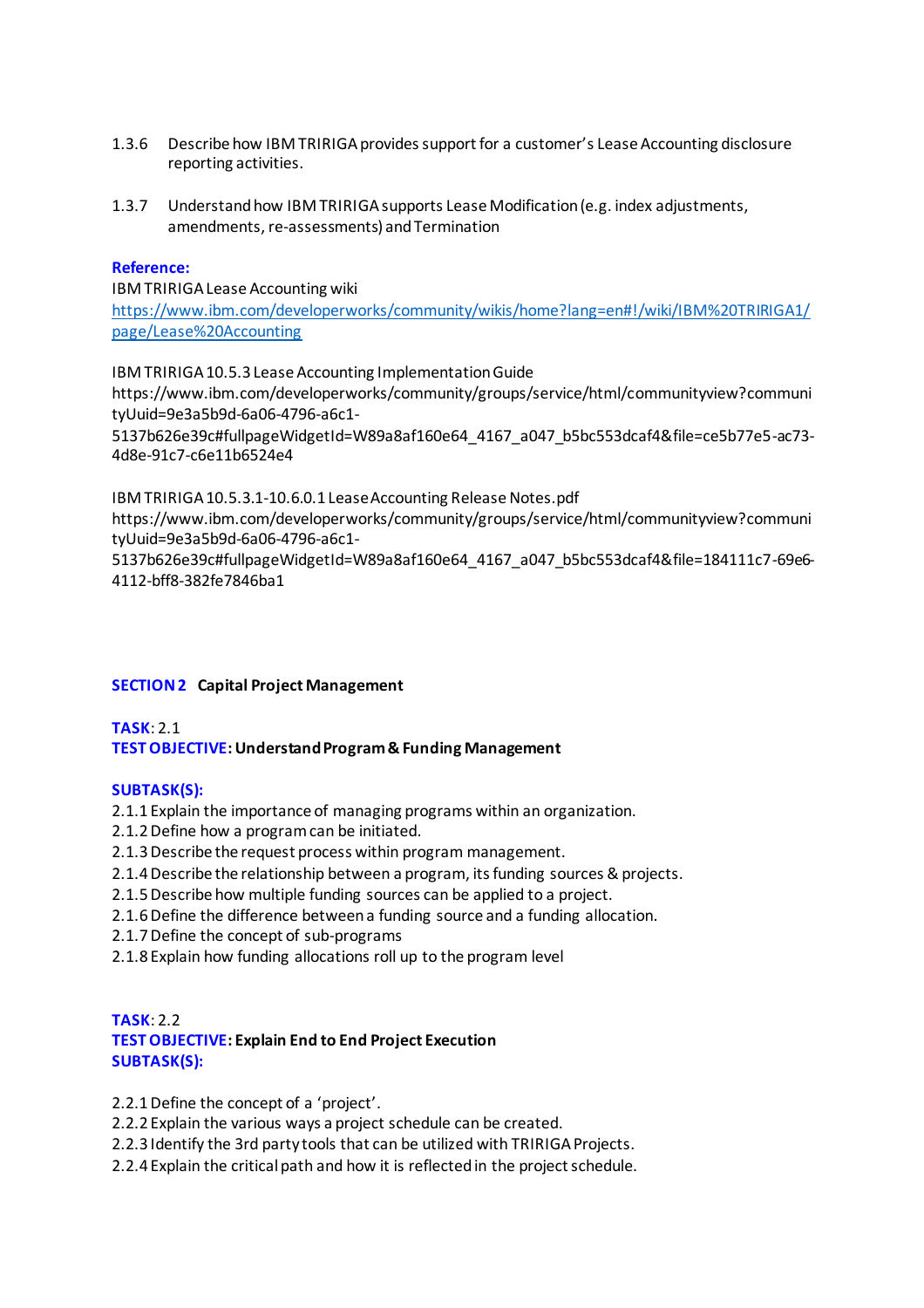- 2.2.5Understand the concept of a 'baseline' in a project schedule.
- 2.2.6 Explain the different types of projects.
- 2.2.7 Explain the concept of a project budget.
- 2.2.8Understand the management of a schedule using the Gantt viewer.
- 2.2.9Describe the relationship between a vendor and a project.
- 2.2.10 Identify key components in the procurement of a project
- 2.2.11Understand how a bid is set up.
- 2.2.12 Explain the options for responding to a bid request.
- 2.2.13Describe the key performance indicators of a project.
- 2.2.14 Explain how TRIRIGA can incorporate and store project-related documents.

2.2.15Describe how day-to-day progress records are maintained and the types of records that can be captured.

- 2.2.16Understand the close-out process of a project.
- 2.2.17 Identify the various ways a project can be initiated
- 2.2.18 Explain how templates can be applied to project management records
- 2.2.19 Explain the concept of a project container

#### **SECTION 3 Space Management**

#### **TASK: 3.1**

#### **TEST OBJECTIVE: Understanding of Space and Portfolio Set Up**

#### **SUBTASK(S):**

- 3.1.1 Describe the fundamental data requirements for setting up a Portfolio
- 3.1.2 Understand the role of Space Classification setup in proration calculations (e.g., BOMA,
- IFMA)
- 3.1.3 Define the location hierarchy
- 3.1.4 Identify the minimum data elements for setting up a Room record
- 3.1.5 Identify the various types of Portfolio records
- 3.1.6 Describe key application settings for Space and Move Management
- 3.1.7 Describe the Space entitlement set up process

#### **Reference:**

https://www.ibm.com/support/knowledgecenter/SSFCZ3\_10.5.1/com.ibm.tri.doc/pdfs/pdf\_tri\_port folio\_mng.pdf

#### **TASK: 3.2**

#### **TEST OBJECTIVE: Understanding key processes within Space Management**

#### **SUBTASK(S):**

3.2.1 Describe how to attach / upload a AutoCAD drawing to a Floor record

3.2.2 Identify the MAC process from request to change / updating room, asset, and personnel record(s)

3.2.3 Define the association between an Asset record, Portfolio, and Personnel record(s)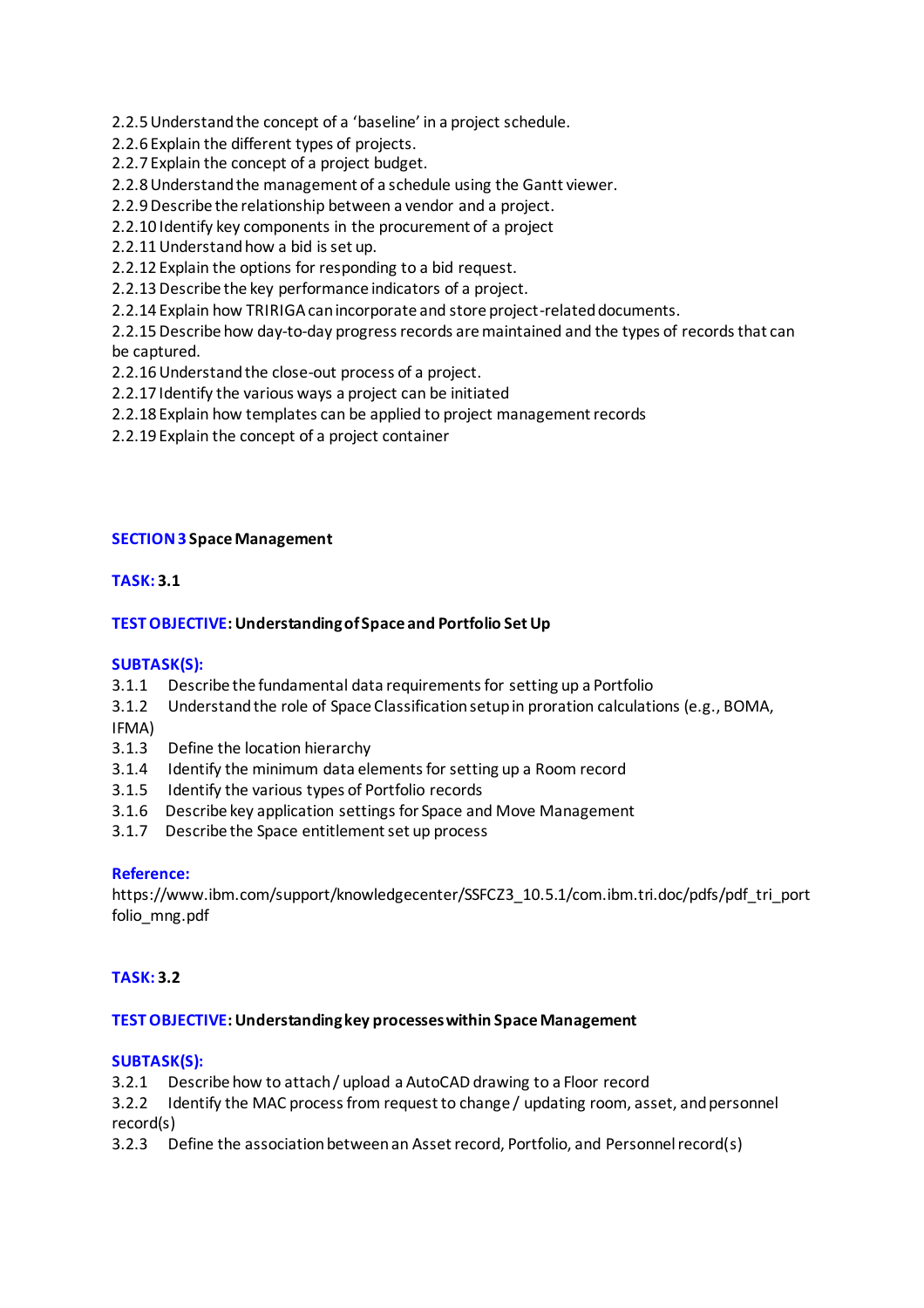3.2.4 Describe the setup of a Reservation record related to a Portfolio record, Asset record, and inventory record

- 3.2.5 Describe the UX applications that support key Space management processes
- 3.2.6 Describe the capabilities of the Space Manager
- 3.2.7 Describe the Design Change Request process

#### **Reference:**

https://www.ibm.com/developerworks/community/wikis/home?lang=en#!/wiki/IBM%20TRIRIGA1/ page/Space%20management%20implementation

https://www.ibm.com/developerworks/community/wikis/home?lang=en#!/wiki/IBM%20TRIRIGA1/ page/UX%20Perceptive%20Apps

#### **TASK: 3.3**

#### **TEST OBJECTIVE: Understand Space and Scenario Planning functional capabilities**

#### **SUBTASK(S):**

- 3.3.1 Describe the set-up process of the Strategic Facilities Planning (SFP) solution
- 3.3.2 Describe the potential impact of executing a scenario
- 3.3.3 Identify the Application settings supporting the SFP setup
- 3.3.4 Describe how Forecast Surveys capture future demand
- 3.3.5 Describe the analysis of the supply and demand results for a specific scenario within a Space Plan
- 3.3.6 Describe the capabilities of the Stacking Plan

#### **Reference:**

https://www.ibm.com/developerworks/community/wikis/home?lang=en#!/wiki/IBM%20TRIRIGA1/ page/SFP%20Overview

https://www.ibm.com/developerworks/community/wikis/home?lang=en#!/wiki/IBM%20TRIRIGA1/ page/SFP%20Portfolio%20Setup

https://www.ibm.com/developerworks/community/wikis/home?lang=en#!/wiki/IBM%20TRIRIGA1/ page/SFP%20Application%20Setup

https://www.ibm.com/developerworks/community/wikis/home?lang=en#!/wiki/IBM%20TRIRIGA1/ page/SFP%20Planning%20Setup%20and%20Forecasts

https://www.ibm.com/developerworks/community/wikis/home?lang=en#!/wiki/IBM%20TRIRIGA1/ page/SFP%20Planning

https://www.ibm.com/developerworks/community/wikis/home?lang=en#!/wiki/IBM%20TRIRIGA1/ page/SFP%20Planning%20For%20Each%20Scenario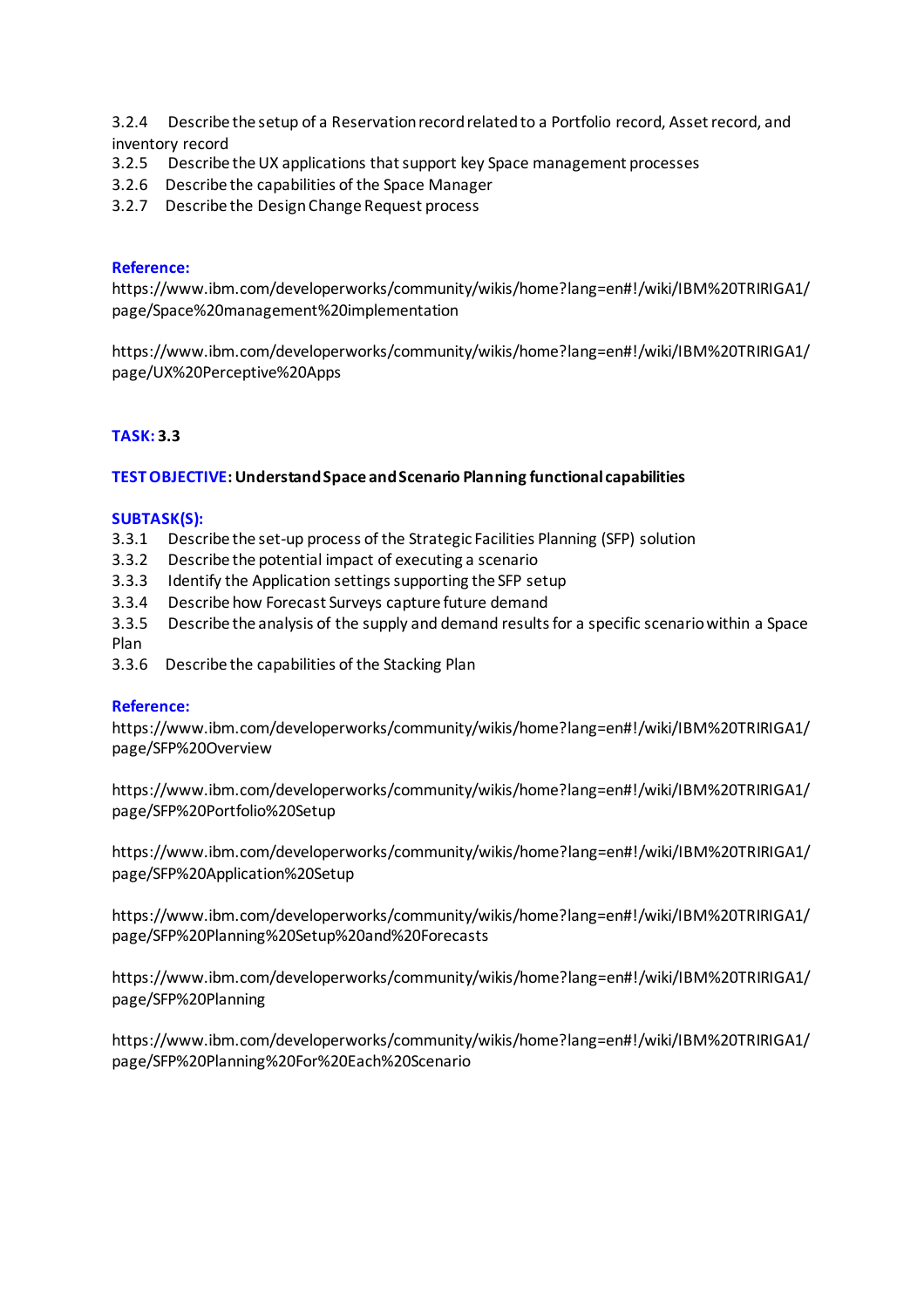#### **SECTION 4Operations and Maintenance**

**TASK**: 4.1

#### **TEST OBJECTIVE: Demonstrate a solid understanding of the TRIRIGA Set-Up requirements within the TRIRIGA Operations & Maintenance Module**

(Understanding of Operations Data set up)

#### **SUBTASK(S):**

4.1.1 Explain how to set up a Schedule-Based Preventative Maintenance Plan.

4.1.2 Explain how to set up a Reading-Based Preventative Maintenance Plan.

4.1.3 Describe how to add a new Request Classification to the Workplace Services Perceptive Application.

4.1.4 Explain the set-up considerations and activities required to automatically assign a Work Task to a Service Technician using a Service Agreement.

4.1.5 Explain purpose of the TRIRIGA Dispatch Manager and how and when it is typically used.

4.1.6 Describe the set-up of service fulfillment automation in TRIRIGA. (e.g., project or task, routing assignments etc.)

4.1.7 Describe the set up required to facilitate Inventory Locations and describe their purpose.

4.1.8 Describe the purpose of Inventory Cost Groups.

4.1.9 Identify and describe the Inventory core components within TRIRIGA. (Classifications, Specifications, Locations, and Inventory Items).

4.1.10 Describe the set-up steps required to ensure that a Survey is sent to a requester after a Service Request has been completed.

4.1.11. Describe how a user would set-up a Product Catalogue and outline the purpose of a Product Catalogue.

4.1.12 Describe how to set up Procedures and Procedure Steps to be performed on a routine Work Task.

4.1.13 Describe how a user would set up a Vendor record.

#### **Reference:**

https://www.ibm.com/support/knowledgecenter/en/SSFCZ3\_10.6.0/com.ibm.tri.doc/common/t\_ctr \_maint\_ops\_svcs.html

#### **TASK**: 4.2

#### **TEST OBJECTIVE: Demonstrate an understanding of Operations & Maintenance key processes and functional capabilities.**

(Understanding of key processes Operations and maintenance)

#### **SUBTASK(S):**

- 4.2.1 Describe the TRIRIGA Service Management Process flows.
- 4.2.2 Describe the Corrective Maintenance request process.
- 4.2.3 Describe how a maintenance supervisor assigns Work Tasks to Technicians.
- 4.2.4 Explain the Inventory Valuation Methods (FIFO) (LIFO) & Standard Valuation method.
- 4.2.5 Describe how to move items in and out of inventory.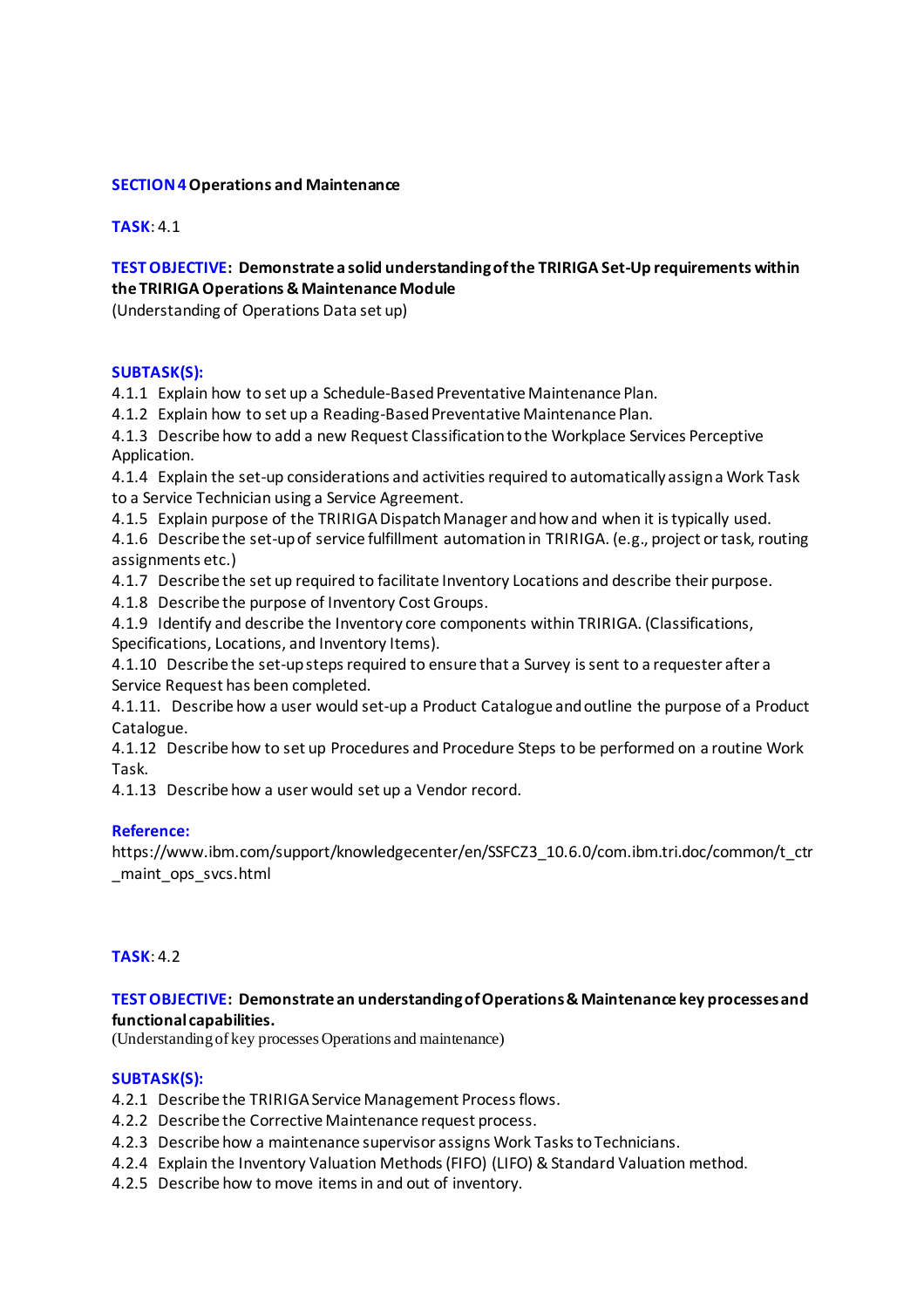4.2.6 Describe how an inventory count is performed.

4.2.7 Describe how the purchasing process is initiated. (to include Bid, Request for proposal and request for quotation)

4.2.8 Explain how a user will identify and track the products and services that an organization procures to support its projects, maintenance and other day to day activities.

4.2.9 Understand TRIRIGA Purchasing Products (Purchase Requisitions, Purchase Orders, Receipts and Returns).

4.2.10 Describe how a technician receives, executes and completes a Work Task

4.2.11 Describe the role of Service Agreements within TRIRIGA maintenance

#### **Reference:**

https://www.ibm.com/support/knowledgecenter/en/SSFCZ3\_10.6.0/com.ibm.tri.doc/common/t\_ctr \_maint\_ops\_svcs.html

#### **TASK**: 4.3

#### **TEST OBJECTIVE: Demonstrate an understanding of the TRIRIGA Facilities Condition Assessment process.**

#### **SUBTASK(S):**

4.3.1 Describe how to set up an inspection schedule.

4.3.2 Explain the purpose of a Building System.

4.3.3 Explain the purpose of a Building System Item.

- 4.3.4 Explain the purpose of a Component Renewal.
- 4.3.5 Explain the purpose of an Opportunity.

4.3.6 Describe how Opportunity records contribute to the FCI score of a building.

4.3.7 Describe how and where maintenance deferral records reside in TRIRIGA.

4.3.8 Understand Opportunity remediation with ongoing corrective and preventative maintenance programs**.** 

4.3.9 Describe the process of grouping multiple opportunity records and analyzing for planning purposes.

4.3.10 Describe the process of assessing opportunities and requesting funding.

4.3.11 Describe the relationship between Funding Requests and Programs, Capital Projects and Facilities Projects.

4.3.12 Understand how Opportunity Analysis is performed along with the intended output of the analysis process.

4.3.13 Describe how a Facilities Condition Assessment report is run and identify the key components which are used to determine a building's expected condition degradation in accordance with investment schedule.

#### **Reference:**

https://www.ibm.com/support/knowledgecenter/en/SSFCZ3\_10.6.0/com.ibm.tri.doc/common/t\_ctr \_maint\_ops\_svcs.html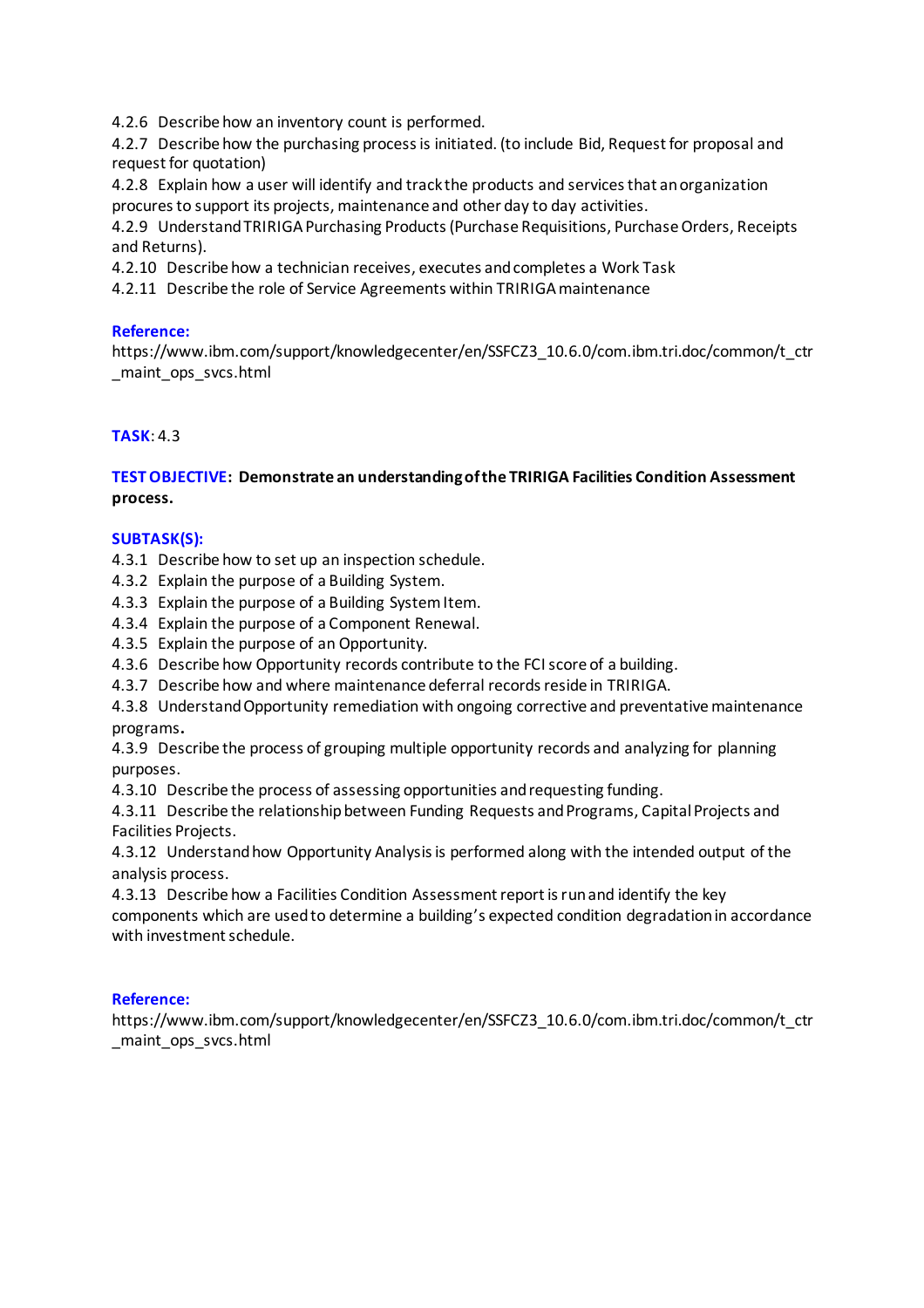#### **SECTION 5 Environmental and Energy Management**

#### **TASK**: 5.1

#### **TEST OBJECTIVE: Understand the environmental Data Set-Up**

Environmental and Energy Management

#### **SUBTASK(S):**

- 5.1.1. Understand the different emission factors and their importance.
- 5.1.2 Understand NERC regions and their relevance.
- 5.1.3 Explain the function of a weather station.
- 5.1.4 Describe the value of the EnergyStar integration to TRIRIGA.
- 5.1.5 Describe the role of check lists in support of environmental certification
- 5.1.6 Explain how meters can be set up and allocated throughout the building portfolio.

#### **TASK**: 5.2 **TEST OBJECTIVE: Understand the execution of environmental reporting**

#### **SUBTASK(S):**

5.2.1 Describe how the carbon calculator utility works.

5.2.2 Describe environmental logs and their impact within TRIRIGA

5.2.3 Describe the ability to drill down from a high-level map to building information to identify inefficient energy consumption.

5.2.4 Describe key concepts of greenhouse gas (GHG) reporting

#### **TASK**: 5.3 **TEST OBJECTIVE: Understand the impact of environmental projects**

#### **SUBTASK(S):**

5.3.1 Describe how environmental opportunities are used to deliver cost savings

5.3.2 Describe the opportunity analysis utility for prioritizing environmental projects.

5.3.3 Describe how an environmental opportunity can become the basis for generating a funding request.

#### **TASK**: 5.4 **TEST OBJECTIVE: Understand and configure IBM TRIRIGA Building Insights** Understand key capabilities of TRIRIGA Building Insights

#### **SUBTASK(S):**

5.4.1.1.Watson IoT Platform Connection Services

- 5.4.1.1.1. Understand connect and connect components
- 5.4.1.1.2. Understand data storage w/ DB2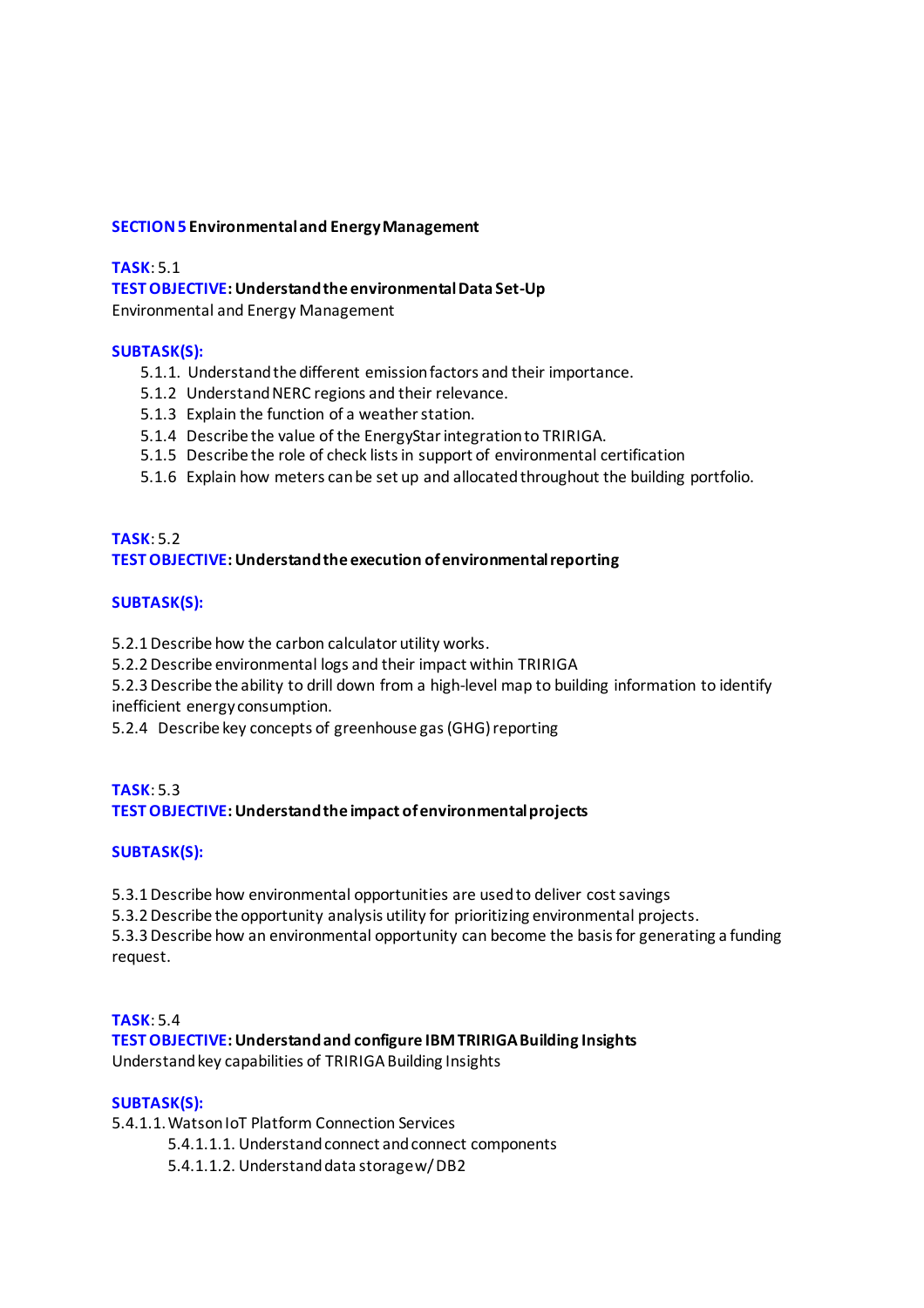5.4.1.2.Building Semantic Model

5.4.1.2.1. Understand function of semantic model

5.4.1.2.2. Understand concepts adopted from BRICK open standard for building equipment and sensor data

5.4.1.2.3. Understand elements within hierarchy model concepts for Building Insights

5.4.1.2.4. Understand administration of model within admin user interface

5.4.1.3.AI Framework and OOTB models for energy

5.4.1.3.1. Understand AI models and scoring elements leveraged within Building Insights (prediction and anomaly detection)

5.4.1.3.2Understand data requirements for OOTB models

5.4.1.3.3Understand baseline with Weather elements (sun radiation, humidity, dewpoint, temperature) as well as Forecast data

5.4.1.3.4Understand determination of Energy Wastage

5.4.1.4.Aggregation layer

5.4.1.4.1Understand function of aggregation layer

5.4.1.4.2Understand impact of semantic model definition to enable aggregation layer

5.4.1.4.3. Understand Swagger APIs available for embedding into custom applications

5.4.1.5.Responsive Web App

5.4.1.5.1Understand navigation, visual elements of near real time and prediction elements, and user journey

- 5.4.1.5.2Understand Enterprise, Building, and Project navigation
- 5.4.1.5.3Understand Sections
- 5.4.1.5.4Understand Custom Card creation
- 5.4.2. Define and create TRIRIGA Building Insights Semantic Model

5.4.2.1 Create model from semantic model templates provided for Energy meters 5.4.2.2 Create model from semantic model templates for Assets with energy feed as one parameter

5.4.2.3 Load model within Admin UI of TRIRIGA Building Insights

5.4.2.4 Validate load of model within Admin UI of TRIRIGA Building Insights

5.4.3. Train TRIRIGA Building Insights AI Framework and OOTB Models 5.4.3.1 Transform your energy consumption data to meet the requirements of TBI 5.4.3.2 Load historical data via CSV in admin UI to facilitate training 5.4.3.3 Validate successful load after six hours when AI model runs

### 5.4.4. Configure Watson IoT Platform with devices for real time connectivity 5.4.4.1 Create devices in IoT platform with same device names as defined in KITT model 5.4.4.2 Setup real time connectivity of devices using gateway interface with building management system or energy meters

5.4.4.3Use logical interface via Platform to transform data needed to fit data requirements of AI models

- 5.4.4.4 Configure storage of data
- 5.4.5. Extend TRIRIGA Building Insights with RESTful interfaces and custom reasoners
	- 5.4.5.1 Embed in custom solution via Semantic layer APIs
	- 5.4.5.2 Embed in custom solution via Aggregation APIs (see Swagger docs)
	- 5.4.5.3Defining custom Semantic model for unique cases

5.4.5.4 Creating reasoners against custom semantic model

Reference:

https://www.ibm.com/support/knowledgecenter/en/SS4NWY/building-insights/admin/apis/restapis.html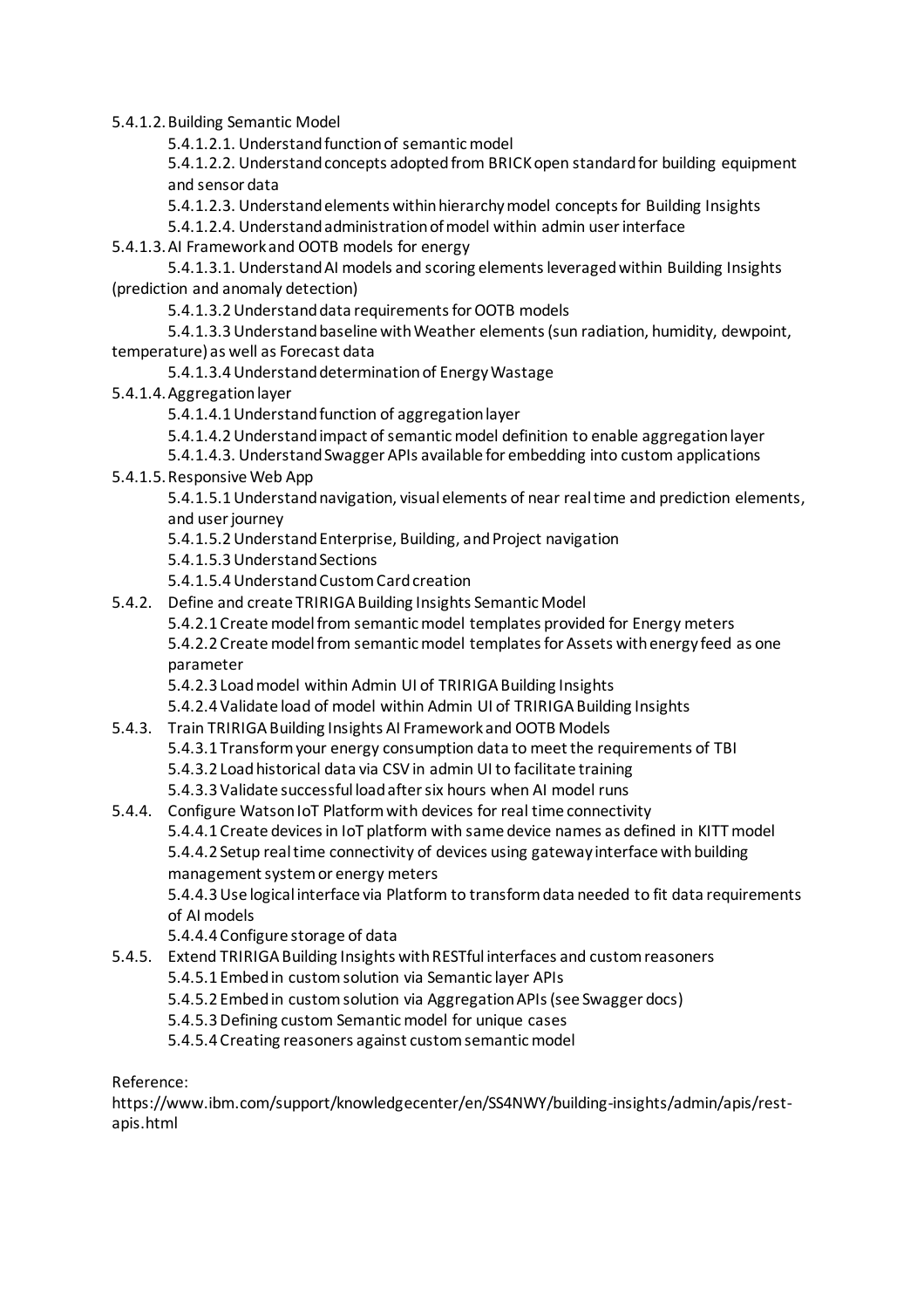#### **SECTION 6Application Management**

#### **TASK**: 6.1

#### **TEST OBJECTIVE: Understand the application Builder Tools**

#### **SUBTASK(S):**

- 6.1.1. Understand how navigation is configured in TRIRIGA
	- 6.1.1.1. Understand Navigation Builder components
	- 6.1.1.2. Understand Portal Builder components
	- 6.1.1.3. Understand Project Container impact on navigation
- 6.1.2. Understand Report and Query capabilities
	- Understand how to build and configure reports and queries in My Reports
	- 6.1.2.2. Understand how to build and configure BIRT reports
- 6.1.3. Understand Data Modeling
	- 6.1.3.1. Understand data model structure (e.g., Module vs BOs, etc.)
	- 6.1.3.2. Create and configure Fields<br>6.1.3.3. Create and configure State
		- 6.1.3.3. Create and configure State Families
	- 6.1.3.4. Create and configure Associations
	- 6.1.3.5. Define Formulas
- 6.1.4. Understand Hierarchies for navigation and data structures
	- 6.1.4.1. Location
	- 6.1.4.2. Organization
	- 6.1.4.3. Geography
	- 6.1.4.4. Classifications
	- 6.1.4.5. Cost Codes
- 6.1.5. Create Lists
	- 6.1.5.1. Manual
	- 6.1.5.2. Dependent
- 6.1.6. Understand how to build and configure forms
	- 6.1.6.1. Configure Form tabs and sections
	- 6.1.6.2. Configure State families in forms
- 6.1.7. Understand how to build and configure workflows
	- 6.1.7.1. Understand workflow capabilities
	- 6.1.7.2. Understand how workflows are triggered
	- 6.1.7.3. Understand workflow task types
- 6.1.8. Understand UX Framework / Perceptive Applications
	- 6.1.8.1. Understand Model Designer
	- 6.1.8.2. Understand Web View Designer
	- 6.1.8.3. Understand delivered web components
	- 6.1.8.4. Understand Model and View Designer
	- 6.1.8.5. Understand Application Designer

#### **Reference:**

[https://www.ibm.com/support/knowledgecenter/SSHEB3\\_3.6.0/com.ibm.tap.doc/pdfs/pdf\\_tap\\_ap](https://www.ibm.com/support/knowledgecenter/SSHEB3_3.6.0/com.ibm.tap.doc/pdfs/pdf_tap_appbuild.pdf?view=kc) [pbuild.pdf?view=kc](https://www.ibm.com/support/knowledgecenter/SSHEB3_3.6.0/com.ibm.tap.doc/pdfs/pdf_tap_appbuild.pdf?view=kc)

Application Building for the IBM TRIRIGA Application Platform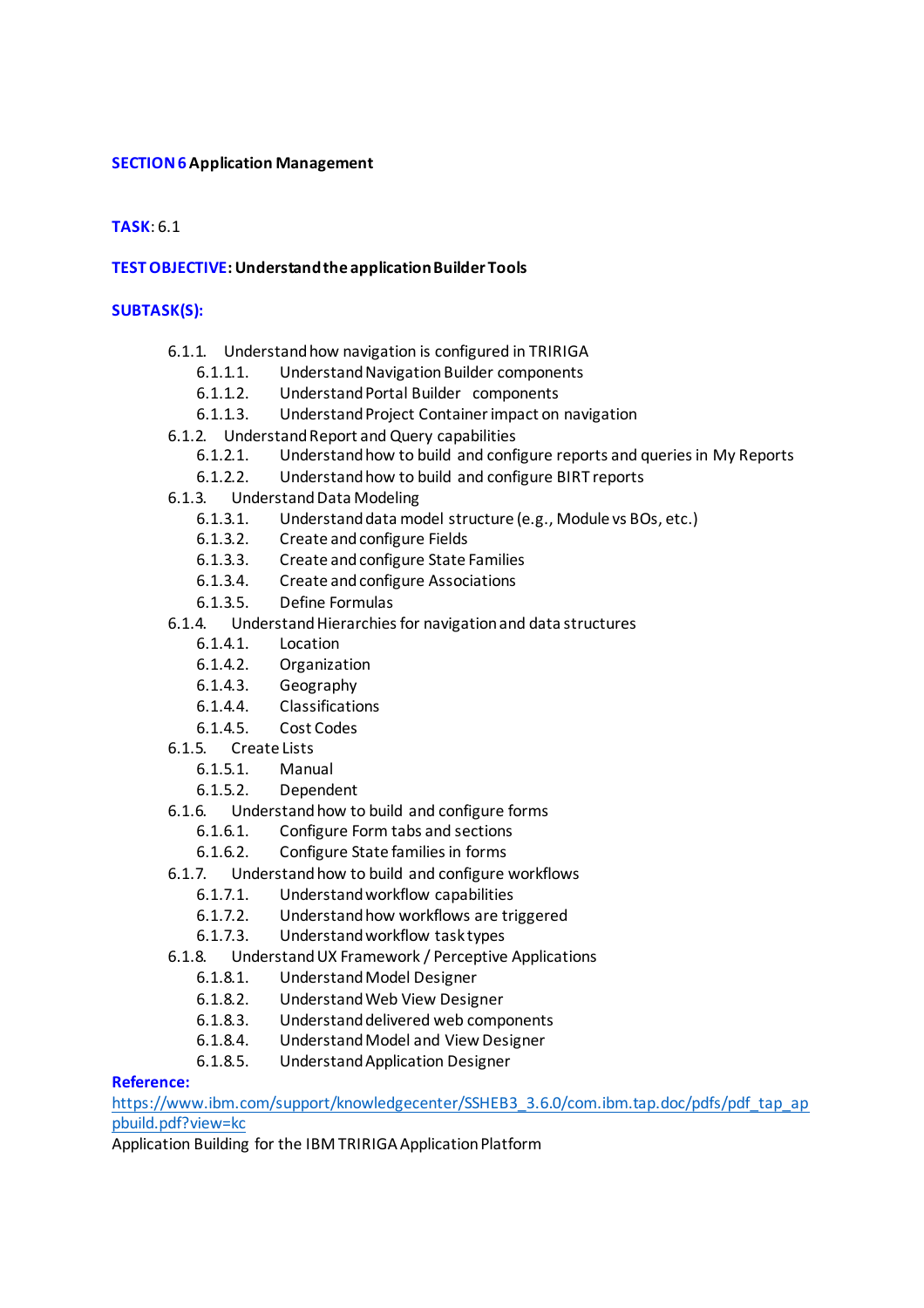[https://www.ibm.com/support/knowledgecenter/SSHEB3\\_3.6.0/com.ibm.tap.doc/pdfs/pdf\\_tap\\_ap](https://www.ibm.com/support/knowledgecenter/SSHEB3_3.6.0/com.ibm.tap.doc/pdfs/pdf_tap_appbuild.pdf?view=kc) [pbuild.pdf?view=kc](https://www.ibm.com/support/knowledgecenter/SSHEB3_3.6.0/com.ibm.tap.doc/pdfs/pdf_tap_appbuild.pdf?view=kc)

IBM TRIRIGA Application Platform Wiki

[https://www.ibm.com/developerworks/community/wikis/home?lang=en#!/wiki/IBM+TRIRIGA1/pag](https://www.ibm.com/developerworks/community/wikis/home?lang=en#!/wiki/IBM+TRIRIGA1/page/IBM+TRIRIGA+Application+Platform) [e/IBM+TRIRIGA+Application+Platform](https://www.ibm.com/developerworks/community/wikis/home?lang=en#!/wiki/IBM+TRIRIGA1/page/IBM+TRIRIGA+Application+Platform)

IBM TRIRIGA UX Framework Wiki

[https://www.ibm.com/developerworks/community/wikis/home?lang=en#!/wiki/IBM%20TRIRIGA1/](https://www.ibm.com/developerworks/community/wikis/home?lang=en#!/wiki/IBM%20TRIRIGA1/page/UX%20Framework) [page/UX%20Framework](https://www.ibm.com/developerworks/community/wikis/home?lang=en#!/wiki/IBM%20TRIRIGA1/page/UX%20Framework)

#### **TASK**: 6.2

#### **TEST OBJECTIVE: Understand application administration capabilities**

Understand the capabilities of TRIRIGA utilities

#### **SUBTASK(S):**

| 6.2.1. | Understand how TRIRIGA licensing works                                              |
|--------|-------------------------------------------------------------------------------------|
|        | 6.2.1.1. Understand how licensing controls access at the tool level                 |
|        | 6.2.1.2. Understand how licensing controls access at the module level               |
|        | 6.2.1.3. Understand how licensing controls access at the business object level      |
|        | 6.2.1.4. Understand how licensing controls access at the UX application level       |
|        | 6.2.1.5. Understand how license files are managed                                   |
|        | 6.2.1.6. Understand how licenses are assigned to users                              |
|        | 6.2.1.7. Understand how user license access can be viewed                           |
| 6.2.2. | Understand how TRIRIGA Security Groups are managed                                  |
|        | 6.2.2.1. Understand how security groups control access at the tool level            |
|        | 6.2.2.2. Understand how security groups control access at the module level          |
|        | 6.2.2.3. Understand how security groups control access at the form level            |
|        | 6.2.2.4. Understand how security groups control access at the UX model level        |
|        | 6.2.2.5. Understand how data access can be controlled through security              |
|        | 6.2.2.6. Understand how security groups are assigned to users                       |
|        | 6.2.2.7. Understand how a security administrator can view a security group's access |
|        | summary                                                                             |
| 6.2.3. | Understand how user authentication works                                            |
|        | 6.2.3.1. Understand how a user profile is involved in user authentication           |
|        | 6.2.3.2. Understand how native user authentication is managed                       |
|        |                                                                                     |

6.2.3.3.Understand how single sign on technologies can be used to manage user authentication

6.2.4. Understand key application administration and setup tools

#### **Reference:**

[https://www.ibm.com/support/knowledgecenter/SSFCZ3\\_10.6.0/com.ibm.tri.doc/admin/t\\_ctr\\_adm](https://www.ibm.com/support/knowledgecenter/SSFCZ3_10.6.0/com.ibm.tri.doc/admin/t_ctr_admin.html) [in.html](https://www.ibm.com/support/knowledgecenter/SSFCZ3_10.6.0/com.ibm.tri.doc/admin/t_ctr_admin.html)

#### **TASK**: 6.3

#### **TEST OBJECTIVE: Understand configuration management**

#### **SUBTASK(S):**

6.3.1 Understand how to upgrade the TRIRIGA Application Platform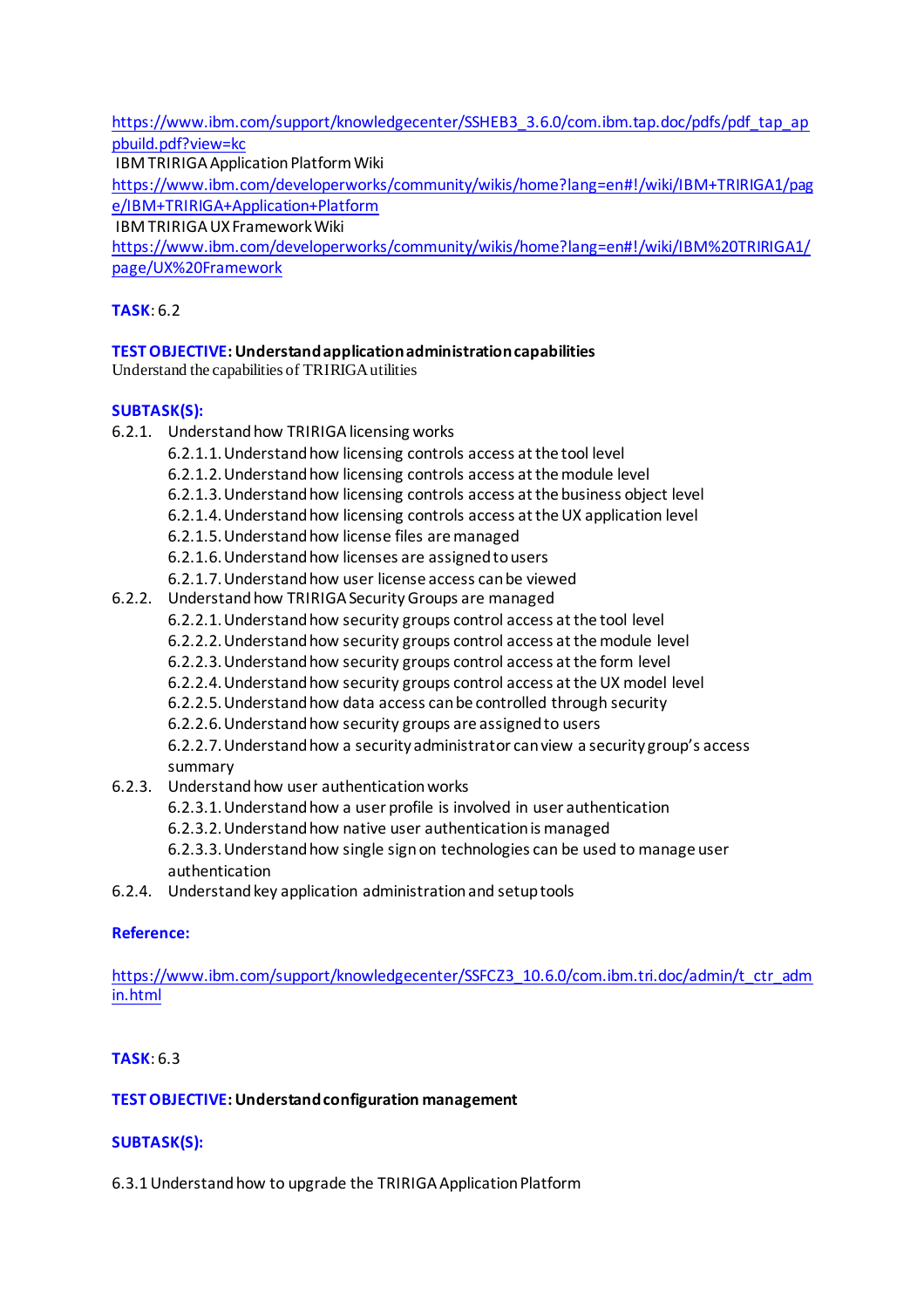6.3.2 Understand TRIRIGA Object Migration

6.3.2.1 Import and validation

- 6.3.2.2 Comparison
- 6.3.2.3Handling conflicts

6.3.2.4 Export

6.3.3 Understand how object labeling works

#### **Reference:**

[https://www.ibm.com/support/knowledgecenter/en/SSHEB3\\_3.6.0/com.ibm.tap.doc/obj\\_migrate/c](https://www.ibm.com/support/knowledgecenter/en/SSHEB3_3.6.0/com.ibm.tap.doc/obj_migrate/c_obj_migration.html) [\\_obj\\_migration.html](https://www.ibm.com/support/knowledgecenter/en/SSHEB3_3.6.0/com.ibm.tap.doc/obj_migrate/c_obj_migration.html)

#### **SECTION 7Architecture**

#### **TASK**: 7.1

#### **TEST OBJECTIVE: Understand the key difference between On-prem vs. SaaS Offering**

Differentiate between Software as Service and Installation on-premise

#### **SUBTASK(S):**

7.1.1 Describe the differences in the software delivery and licensing for On-Prem vs SaaS

- 7.1.1.1 –Define advantage/situations where you would use SaaS
- 7.1.1.2 –Define advantages/situations where you would use On-Prem
- 7.1.1.3 List standard SaaS commonalities with On-Prem Solutions
- 7.1.2 Describe which components are available for customers for configuration or change
	- 7.1.2.1 –Define the implications of using TRIRGA Application builder in SaaS offering.
		- 7.1.2.2 –Which Environments are provided in SaaS.
	- 7.1.2.3 List which Specific features / functionalities are excluded in SaaS offering.

7.1.3 Describe the applicable SaaS standards and security standards supported by IBM TRIRIGA SaaS offering

7.1.3.1 – List and describe the iso standard which TRIRIGA SaaS has obtained

7.1.3.2 – List and describe the security certification which TRIRIGA SaaS holds

#### **Reference:**

<https://www.slideshare.net/AlexisGion/are-you-ready-to-make-the-leap-to-ibm-tririga-saas> [https://www.ibm.com/developerworks/community/wikis/home?lang=en#!/wiki/IBM%20TRIRIGA1/](https://www.ibm.com/developerworks/community/wikis/home?lang=en#!/wiki/IBM%20TRIRIGA1/page/IBM%20TRIRIGA%20on%20cloud) [page/IBM%20TRIRIGA%20on%20cloud](https://www.ibm.com/developerworks/community/wikis/home?lang=en#!/wiki/IBM%20TRIRIGA1/page/IBM%20TRIRIGA%20on%20cloud)

<https://www-01.ibm.com/common/ssi/cgi-bin/ssialias?htmlfid=WWS12353USEN&>

#### **TASK**:7.2

#### **TEST OBJECTIVE: Describe the different server components and their role within a TRIRIGA system configuration**

Identify components in the TRIRIGA System Architecture and their function

#### **SUBTASK(S):**

7.2.1 List common components of a TRIRIGA installation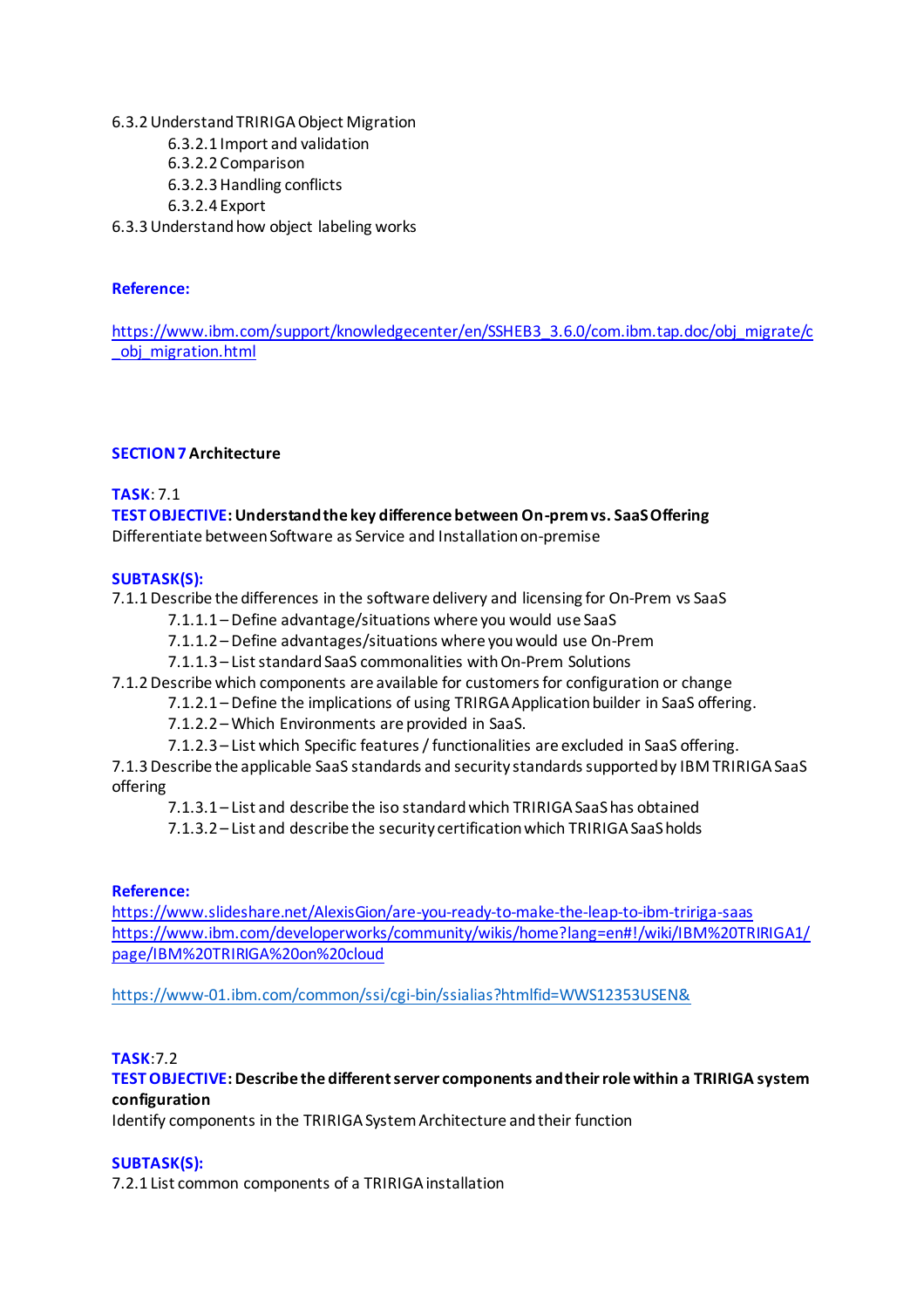- 7.2.1.1 –Describe the IBM TRIRIGA Application Platform logical four-tier system
- 7.2.1.2 –Describe the supported architectures / platforms
- 7.2.1.3 Explain where one might find a comprehensive listing for Software combinations
- 7.2.1.4 Explain standard architecture in an IBM SaaS implementation
- 7.2.2 Explain Document Manager
- 7.2.3 Document TRIRIGA architecture
	- 7.2.3.1 –Define the Database requirements
	- 7.2.3.2 –Define the Application Server Requirements
	- 7.2.3.3 –Define the HTTP Server requirements
	- 7.2.3.4 –Define the Reporting Server requirements
	- 7.2.3.5 –Define the Web browser requirements

[https://www.ibm.com/support/knowledgecenter/en/SSHEB3\\_3.5.1/com.ibm.tap.doc/ins\\_overview/](https://www.ibm.com/support/knowledgecenter/en/SSHEB3_3.5.1/com.ibm.tap.doc/ins_overview/c_ovw_platform_architecture.html) [c\\_ovw\\_platform\\_architecture.html](https://www.ibm.com/support/knowledgecenter/en/SSHEB3_3.5.1/com.ibm.tap.doc/ins_overview/c_ovw_platform_architecture.html)

[https://www.ibm.com/support/knowledgecenter/en/SSFCZ3\\_10.6.0/com.ibm.tri.doc/docmgt/c\\_ma](https://www.ibm.com/support/knowledgecenter/en/SSFCZ3_10.6.0/com.ibm.tri.doc/docmgt/c_manag_doc.html) [nag\\_doc.html](https://www.ibm.com/support/knowledgecenter/en/SSFCZ3_10.6.0/com.ibm.tri.doc/docmgt/c_manag_doc.html)

#### **TASK**: 7.3 **TEST OBJECTIVE: Describe the typical implementation environment configuration**

#### **SUBTASK(S):**

7.3.1 Determine the optimal configuration to support a client implementation environment through its lifecycle

7.3.1.1 –Describe a development configuration for TRIRIGA

7.3.1.2 – Identify a high availability configuration

7.3.1.3 –Describe the development process e.g. Dev, Test, UAT, Prod and related

configurations

7.3.1.4 – Identify a configuration where IBM TRIRIGA Connector for Business with high traffic could be effectively deployed

#### Reference:

**https://www.ibm.com/developerworks/community/wikis/home?lang=en#!/wiki/IBM%20TRIRIG A1/page/System%20architecture%20and%20hardware%20considerations**

## **TASK**: 7.4 **TEST OBJECTIVE: Identify role of Administrator console for TRIRIGA**

Administering agents and processes

#### **SUBTASK(S):**

7.4.1.1 - Identify the Administrator Console purpose

- 7.4.1.2 Describe Administering DataConnect jobs
- 7.4.1.3 Describe where to administer logs files

7.4.1.4 - Describe Gathering troubleshooting data for IBM Support process

**[https://www.ibm.com/support/knowledgecenter/en/SSHEB3\\_3.5.3/com.ibm.tap.doc/adc\\_topics](https://www.ibm.com/support/knowledgecenter/en/SSHEB3_3.5.3/com.ibm.tap.doc/adc_topics/t_ctr_administer_console.html) [/t\\_ctr\\_administer\\_console.html](https://www.ibm.com/support/knowledgecenter/en/SSHEB3_3.5.3/com.ibm.tap.doc/adc_topics/t_ctr_administer_console.html)**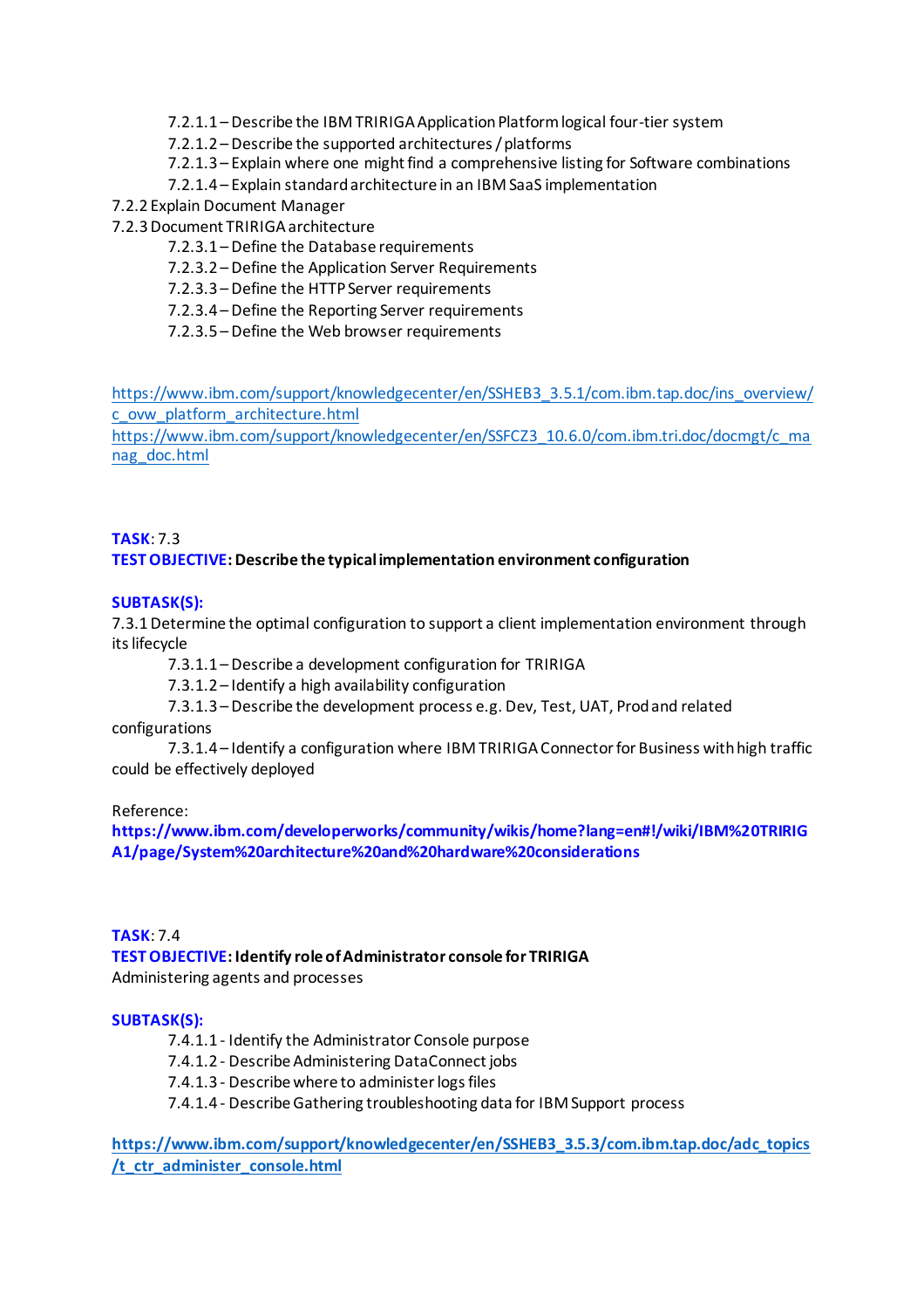#### **SECTION 8 Integration and Data Management**

**TASK**: 8.1

#### **TEST OBJECTIVE**: **Describe the different types of integration**

Describe the intergration points available in TRIRIGA

**SUBTASK(S):** Describe purpose and appropriate use of Integration points

- 8.1.1 List and describe the integration points available in TRIRIGA
	- 8.1.1.1 Describe the differences between data integration, data migration and the use of Offline forms
- 8.1.2 Describe the DataConnect process
- 8.1.3 Describe IBM TRIRIGA Connector for Business Applications tool
- 8.1.4 Identify TRIRIGA AutoCAD integration
- 8.1.5 Describe the IBM TRIRIGA Connector for BIM solution
- 8.1.6 Identify OSLC components used to prepare a new interface
- 8.1.7 Identify appropriate usage for the TRIRIGA data load manager
- 8.1.8 Describe TRIRIGA Data Integrator
- 8.1.9 Describe TRIRIGA Connector for Esri Geographic Information System (GIS)

https://www.ibm.com/support/knowledgecenter/en/SSHEB3\_3.6.0/com.ibm.tap.doc/product\_landi ng.html

#### **TASK**:8.2

#### **TEST OBJECTIVE: Describe the connectors within TRIRIGA**

(Identify the connectors in TRIRIGA toolset)

#### **SUBTASK(S):**

8.2.1 List and describe prebuilt connectors within TRIRIGA

8.2.1.1 – Explain the DataConnect staging table process

8.2.1.2 –Describe IBM TRIRIGA Connector for Business Applications tool and where usage would be appropriate

8.2.1.3 –Describe CAD and BIM integration, their purpose and touchpoints

#### 8.2.2 List the connectors that require additional preparation

8.2.2.1 – Explain how Error handling works in IBM TRIRIGA Connector for Business Applications

8.2.2.2 – Explain preparation required for using the OSLC components

8.2.2.3 –Describe the Integration with IBM License Metric Tool

[https://www.ibm.com/support/knowledgecenter/en/SSHEB3\\_3.4.0/com.ibm.tap.doc\\_3.4.0/con\\_ov](https://www.ibm.com/support/knowledgecenter/en/SSHEB3_3.4.0/com.ibm.tap.doc_3.4.0/con_overview/c_ctr_connectors.html) [erview/c\\_ctr\\_connectors.html](https://www.ibm.com/support/knowledgecenter/en/SSHEB3_3.4.0/com.ibm.tap.doc_3.4.0/con_overview/c_ctr_connectors.html)

[https://www.ibm.com/developerworks/community/wikis/home?lang=en#!/wiki/16665262-0aef-](https://www.ibm.com/developerworks/community/wikis/home?lang=en#!/wiki/16665262-0aef-427f-8fa8-dcfcc66a26ff/page/7b59e1ba-35b8-4825-ada9-1894a29fc023/version/a83fdb0f-25d9-413d-b5e2-4a54d0692ba5)[427f-8fa8-dcfcc66a26ff/page/7b59e1ba-35b8-4825-ada9-1894a29fc023/version/a83fdb0f-25d9-](https://www.ibm.com/developerworks/community/wikis/home?lang=en#!/wiki/16665262-0aef-427f-8fa8-dcfcc66a26ff/page/7b59e1ba-35b8-4825-ada9-1894a29fc023/version/a83fdb0f-25d9-413d-b5e2-4a54d0692ba5) [413d-b5e2-4a54d0692ba5](https://www.ibm.com/developerworks/community/wikis/home?lang=en#!/wiki/16665262-0aef-427f-8fa8-dcfcc66a26ff/page/7b59e1ba-35b8-4825-ada9-1894a29fc023/version/a83fdb0f-25d9-413d-b5e2-4a54d0692ba5)